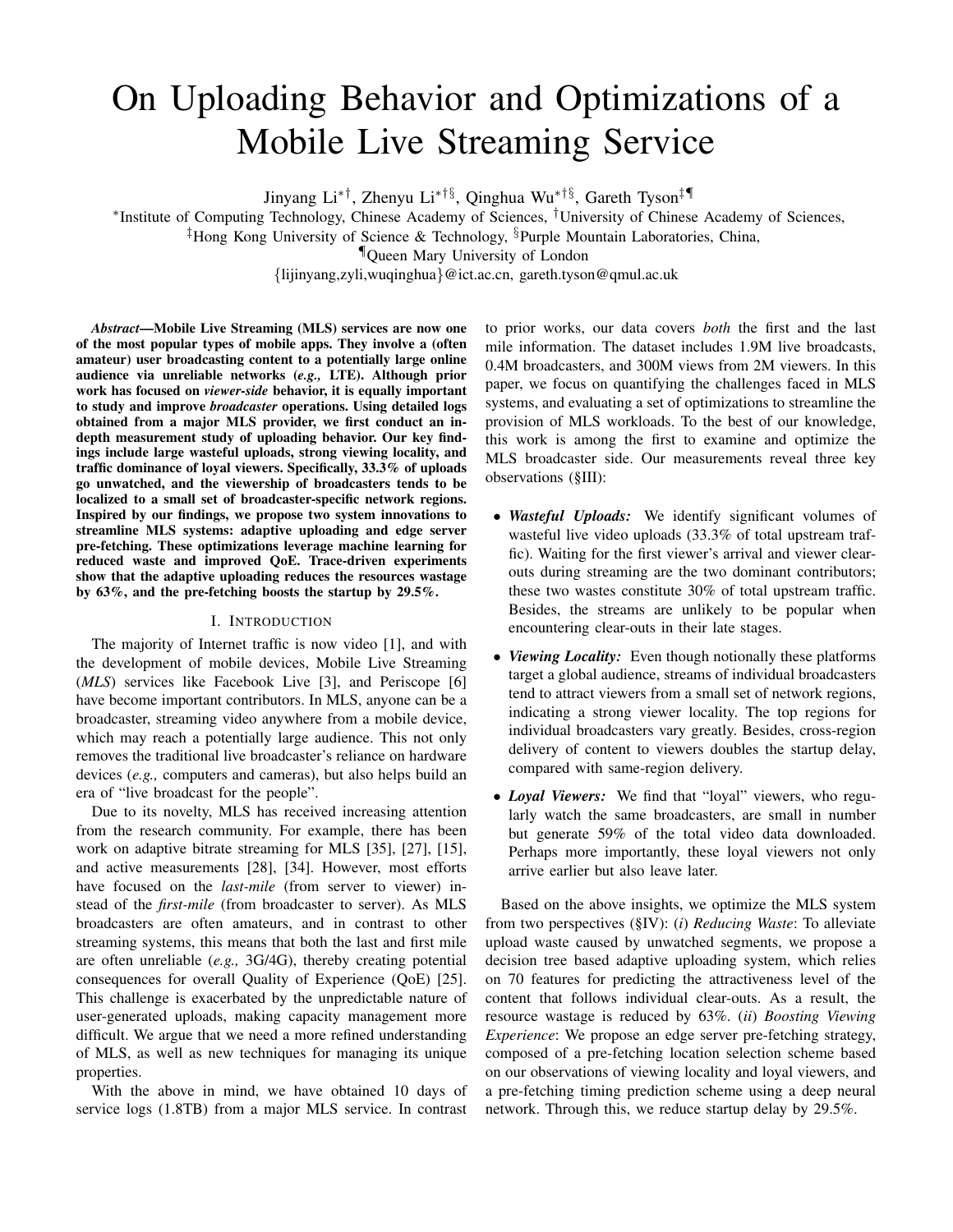## II. BACKGROUND & DATASET

## *A. Overview of MLS*

Our data comes from a large-scale Mobile Live Streaming (MLS) broadcasting platform that serves millions of users per day. Anyone on such a platform can be a broadcaster, streaming their camera feed. When a user starts broadcasting, they upload video segments to one of the ingest servers, which in turn re-encodes them at various bit rates and then publishes chunks to a Content Delivery Network (CDN). The CDN is then responsible for disseminating (appropriately encoded) segments to viewers who request content via HTTP.

#### *B. Dataset Description*

We rely on over 1.8TB of logs, covering 10 days of anonymous access shared by the examined MLS service. The dataset covers *all* broadcasters and viewers within the examined period. Within the logs, one live broadcast corresponds to a unique *broadcast ID*. Viewing logs with the same broadcast ID can therefore be connected. The service logs consist of 1.9M live streams by 0.4M broadcasters; this covers 98 years of video. For viewers, we have logs including 300M views by 2M viewers, with an aggregated streaming period of 4,394 years. Within each log entry, the major data fields cover four categories:

- 1) *User-specific:* Anonymized user (broadcast ID, resp.), which uniquely identifies a user (broadcast, resp.); anonymized client/server IP, BGP-Prefix, ASN, and province-level geographical location.<sup>1</sup>
- 2) *Session-specific:* Data volume, duration of the session, direction (upload or download).
- 3) *Viewer-side QoE:* Various QoE metrics, including startup delay, number of buffering events, buffering duration, and the number of retries.
- 4) *Operating environments:* Network connection type (*e.g.,* 4G or WiFi), platform type (*e.g.,* Android or iOS).

Although the examined MLS also supports desktop access, 99+% of both the broadcasting and viewing traffic contained in our dataset is from mobile devices.

*Ethical Considerations:* We took a number of steps to ensure ethical use of data. We have no access to the content of broadcasts, and can only observe metadata (*e.g.,* session duration). The logs are routinely gathered for operational purposes, and no extra data collection was triggered. All the user information, including user ID, IP address, ASN, and even the broadcast ID, is anonymized. We are unable, and not allowed, to link logs to users.

## III. UPLOADING BEHAVIOR ANALYSIS

## *A. Characterizing User Behavior*

*Overall Popularity:* We first present the overall statistics of the platform. Figure 1(a) presents the distribution of views per *broadcaster* during the examined 10 days, and Figure 1(b) depicts the number of views per *broadcast*. Although an elite



(b) Number of views per broadcast

Fig. 1: Number of views received by per broadcaster and broadcast. We later define *Light, Medium, Heavy* broadcaster groups (Table I).

group of broadcasters do gain hundreds of thousands of views, we find that a significant fraction never exceeds 10, and almost a quarter never have *any* viewers. Despite this, we observe that the App on the broadcaster side keeps uploading content regardless, thereby *wasting* resources without anybody viewing the content. We find that in total 33.3% of upstream traffic is wasted (see §III-B for breakdown analysis). This suggests the potential for streamlining the delivery mechanism, by lowering down video quality for unwatched segments. We present such an optimization in §IV-A.

To get a handle on why this might happen, we look into the viewing patterns of consumers. Unsurprisingly, the platform is dominated by short-form content. Viewing times tend to be short (median  $\approx 10$ s), and only a tiny fraction (median  $\approx 0.1\%$ ) of the overall broadcast will be consumed in a viewing session. Despite this, most viewers watch a large number of distinct videos. Within the examined 10 days, the median view count per viewer is 18, and 22% of viewers watch at least 100 live broadcasts. Thus, we conjecture that many viewers skip between videos, looking for content of interest. We find that 76% of intervals between two consecutive views are under 1 second, indicating this is indeed the case.

*Broadcaster Clustering:* Due to the diversity of broadcast behaviors observed above, we next cluster broadcasters into groups to better understand their patterns. To this end, we choose 5 features: (*i*) the number of live broadcasts (Feature 1, F1), (*ii*) the total broadcasting duration (F2), (*iii*) the number of active days (F3), (*iv*) the total view count (F4), and (*v*) the total view duration (F5). We first use Z-Score [8] and Principal Component Analysis (PCA) [5] to preprocess the data, on which we apply K-Means [4], experimenting with  $K$  from 3 to 10. We select  $K=3$  due to a relatively small Davies-Bouldin Index [10].

Table I presents the results. The broadcasters can be divided into 3 main categories: *Light* (L), *Medium* (M), and *Heavy* (H).

<sup>&</sup>lt;sup>1</sup>The anonymization is done by  $Crypto-PAn [2]$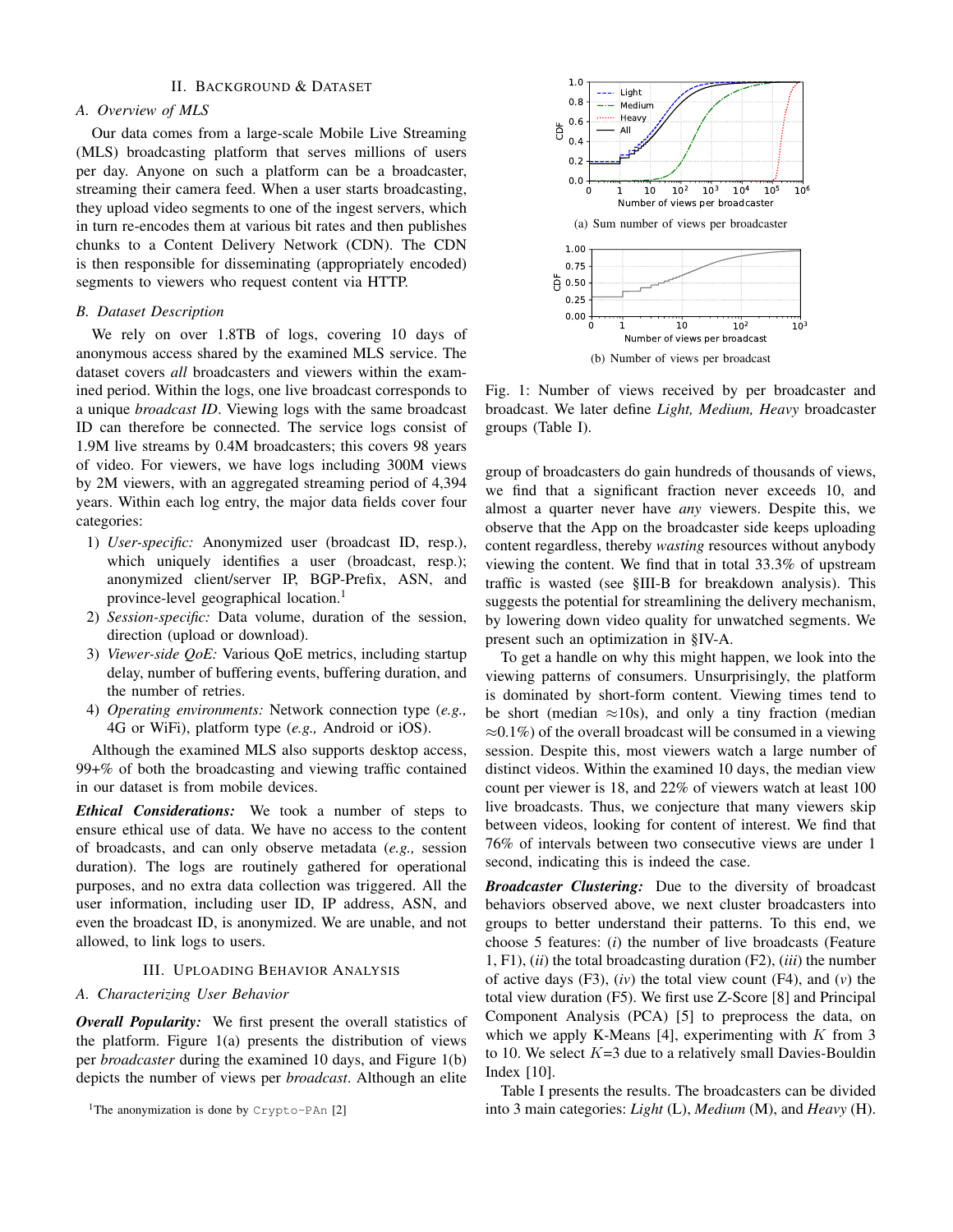TABLE I: Clustering results for broadcasters (the statistics are shown in median).



Fig. 2: An illustration of *waiting time* and *clear-out*.

We thus return to Figure 1(a), which segmented results based on these three groups. The least active/popular broadcasters (Light) account for the vast majority ( $\sim$  90%). We speculate that this type of broadcaster is new to the system, or just experimenting with the live function in the app. The number of medium active broadcasters is relatively small, but the degree of activity and popularity is far more than the Light cluster. The most active/popular broadcasters (Heavy) are distinct from the other two types though: They are the *"stars"* of the platform. Although the number of these broadcasters is small, they contribute a disproportionately large amount of upstream and downstream traffic.

#### *B. Characterizing Unwatched Segments*

We already know that 33.3% of upstream traffic is wasted (*i.e.,* never viewed). However, despite that 29% of live broadcasts are never watched overall, only 3.3% of upstream traffic is wasted due to this. Instead, the majority of waste comes from two kinds of unwatched broadcast *segments* (*i.e.,* partially unwatched), which we examine for the *first* time: (*i*) 7% of upstream traffic is wasted while waiting for the first viewer to arrive (termed *waiting time*); (*ii*) 23% of upstream traffic is wasted because all viewers exit before the broadcast ends (termed a *clear-out*). For illustration, Figure 2 presents an example stream from our dataset. The purple segment (waiting time) highlights the initial 10% of the stream with no viewers, while the three red clips (clear-outs) show where all viewers have exited.



Fig. 3: Waiting time distribution for each type of broadcaster.

*Waiting for the First Viewer:* Overall, 7% of upstream traffic is wasted because contents are uploaded before the first

viewer's arrival. Figure 3 presents the waiting time distribution for broadcaster groups. We find that, in most Heavy group broadcasters' streams, the first viewer arrives within 10s, while for broadcasters in the Light and Medium group, most of their streams must wait for ∼ 1 minute.



Fig. 4: Clear-out duration distribution for each type of broadcaster.

*Clear-out Periods:* A *clear-out* refers to when all viewers cease consuming a stream, either permanently or temporarily. 23% of total upstream traffic is wasted due to clear-outs (*i.e.,* an upload continuing even if all viewers have left). Clearouts occur across the whole spectrum of broadcasters: 99% of broadcasts (that have been watched at least once) experience clear-outs, whose lengths range from milliseconds to hours. Figure 4 plots the distribution of the clear-out duration for each broadcaster group. Although the median clear-out duration for Light and Medium broadcasters is around 40s, about 60% of clear-outs in Heavy broadcasters never exceed 1 second, indicating that the clear-out length is related to popularity. In addition, clear-outs are likely to occur more than once per broadcast (4 times median).



(b) Unpopular fraction *vs.* clear-out start position

Fig. 5: Unpopular fraction is related with broadcaster group and where the clear-out happens.

We also find in 50% of all cases, the interval between clearouts is no more than 3 seconds, suggesting that a clear-out is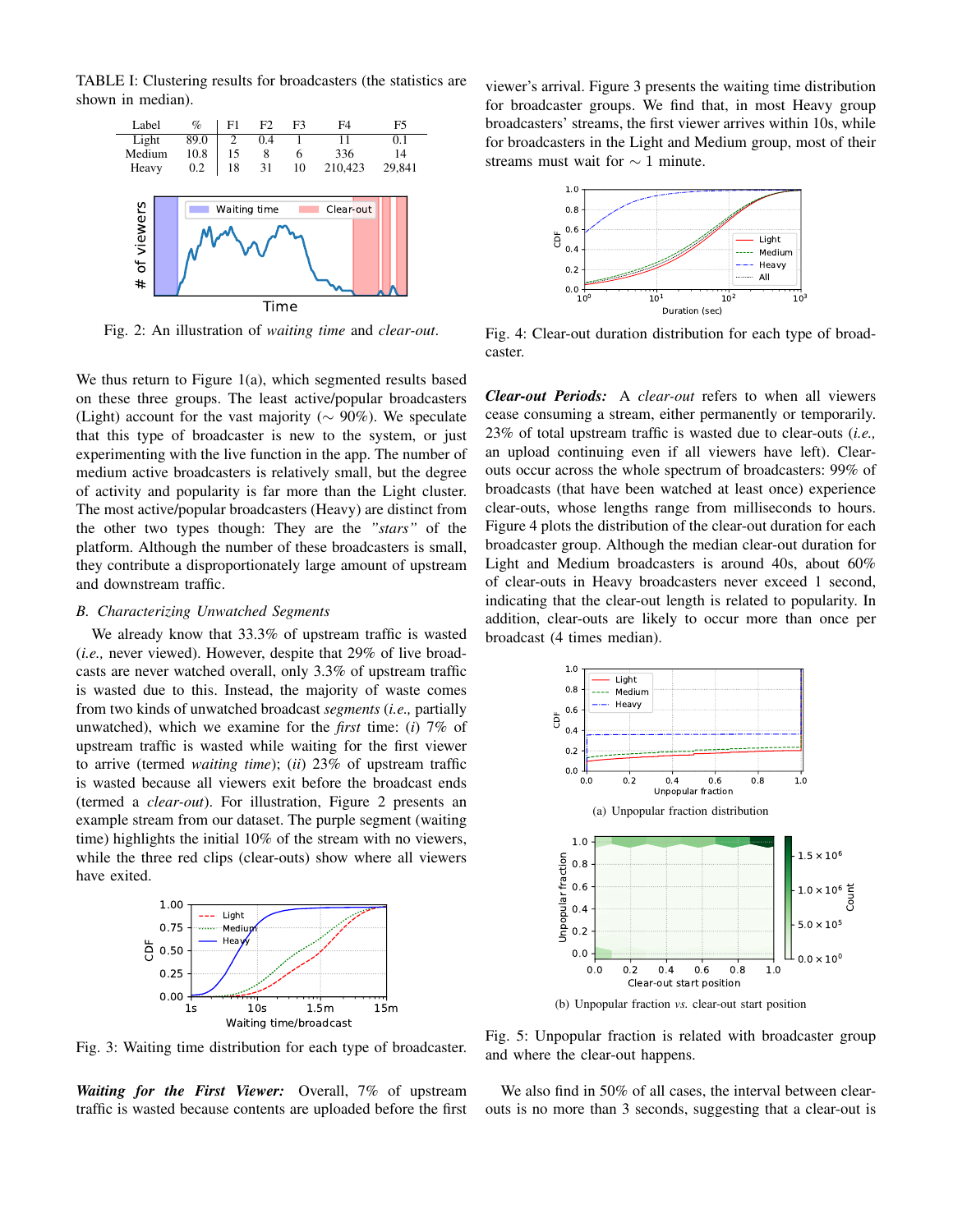

Fig. 6: An illustration of unpopular fraction calculation.

likely to be closely followed by another one. This observation indicates that, once a broadcast has started to lose attraction (*i.e.,* experiencing several clear-outs), it is unlikely to regain it. To confirm this, we split the broadcast between the starting points of clear-out<sub>i</sub> and clear-out<sub>i+1</sub> into B 30-sec bins, and count the maximum number of online viewers  $(v)$  for each bin. An example of this is shown in Figure 6. We then record the run length (R) of unpopular bins (whose  $v \le 1$ ). Finally, we define *unpopular fraction*  $f$  as  $f = \frac{R}{B}$ . For example, in Figure 6,  $B = 3$ ,  $R = 2$ , and thus  $f = 2/3$ . The larger the value of  $f$ , the less popular the content between the two clear-outs is. We present the distribution of  $f$  in Figure 5(a) over all clearouts for the three types of broadcasters, where we observe a bi-modal distribution: for Light/Medium broadcasts, in most cases (75+%), a clear-out means that the following content is not popular ( $f = 1$ ); for Heavy broadcasts, in 40% of cases, even if a clear-out happens, it gains more than one viewer within 30 seconds  $(f = 0)$ .

Next, we examine the correlation between the unpopular fraction f of a clear-out and its (normalized) start position, where we represent the start position as the time offset (relative to the stream's start time) where the clear-out happens normalized by the stream duration. We plot the results as a heatmap in Figure 5(b), where darker color implies more clearouts are within this area. We find that the clear-outs with  $f = 0$ mostly occur at the initial stage of the broadcasts: for L/M/H live broadcasts, they occur at 0.11, 0.03, and 0.003 (median) of the broadcast lifetime, respectively. These early clear-outs are probably due to the small number of viewers in the early stage, and clear-outs will thus accidentally occur. In contrast, those clear-outs with  $f = 1$  usually happen in the late stages of the broadcasts (their median start positions are 0.65, 0.72, and 0.99 for L/M/H broadcast, respectively). That said, the clear-outs occurring in the late stage of broadcasts indicate the content is losing attraction, and thus can be suppressed to save traffic. We further confirm this implication in §IV-A, with a decision tree model.

## *C. Mobile Characteristics*

*Usage Patterns Among Connection Types:* We next examine the usage patterns of broadcasting and viewing among different network connection types (*e.g.,* WiFi/cellular). We observe a WiFi-dominated system, where WiFi carried 92.9% of the uploading traffic. Broadcasters using WiFi upload for longer, and produce more streams (compared with their cellular counterparts).

For viewing, interestingly, we observe that viewers regularly switch their connection types in the middle of the viewing



Fig. 7: Percentage of views contributed by the top three regions.

(*e.g.,* from 4G to WiFi). This occurs for 11.5% of views. In 53% of the connection-switching views, the connection types change within cellular genres (*e.g.,* from 3G to 4G), indicating that the viewer moves to a different network environment. In a quarter of cases, WiFi connections are replaced by cellular connections, while the opposite switch type (*i.e.,* from cellular to WiFi) happens in 22% of cases. The latter two switch types potentially indicate a bad initial connection, since most of these switches occur in the initial stage of broadcasts (median first 5%). Curiously, although these connection-switching views experience the worst startup delay (27ms *vs.* an overall average of 16ms), their viewing sessions are the longest (140s *vs.* an overall average of 10s). This is likely because longer viewing sessions are the only ones that warrant performing switches in the access network.

*View Locality:* Next, we study the locality patterns of viewers. This is important if edge caches were to be deployed. Since we are interested in users' network footprint, we use the BGP-Prefix and ASN+Province<sup>2</sup> of the user's IP address to represent her location. Note that we use the ASN+Province combination, as a given ASN may have a presence in multiple provinces.

To explore the potential of network-level demand aggregation, we compute the percentage of views that come from the top k regions, where  $k \in \{1, 2, 3\}$ . We exclude the Light broadcasters to reduce the randomness introduced by inactive users. Figure 7 presents the proportion of views that fall into the top three regions on a per-broadcast and per-broadcaster basis. We see a large fraction of broadcasts attract views from just a few locations. About half of live broadcasts receive over 50% of their total viewership from just 3 ASN+Provinces. This percentage is 30% when considering each broadcast's top 3 BGP-Prefixes. This suggests strong network localized

<sup>2</sup>China's Internet follows a hierarchical structure. For each ISP, provinces manage their own regional networks [33].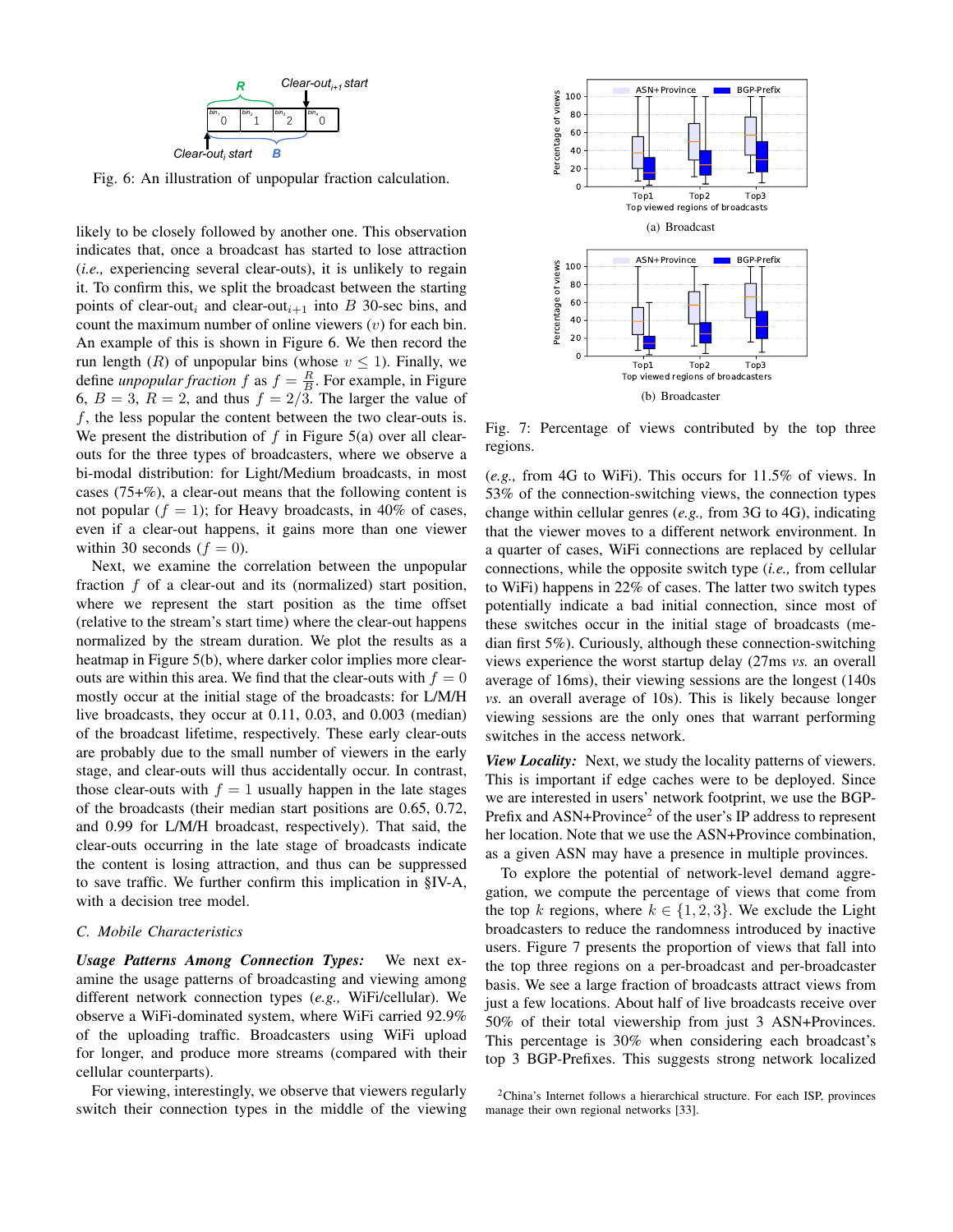

Fig. 8: Overall small Jaccard coefficient indicate broadcasterspecific locality.

viewing patterns. The above observation is also mirrored from the broadcasters' point of view, with an even larger (+5%) proportion of views generated from their top locales. Moreover, the concentration of views can be observed at a global level: the top 50 (2%) ASN+Provinces or top 500 (5%) BGP-Prefixes contain 80% of all viewers.

We next examine whether the top regions of individual broadcasters differ from each other, or if they overlap with the global top regions (*i.e.,* the regions contributing the most traffic globally). To this end, we extract for each broadcaster  $b$  the top 10 regions contributing the most downstream traffic from  $b$ 's streams  $(r_b)$  for short). We then calculate the *Jaccard Coefficient* [17] for every pair of broadcasters  $(r_i, r_j)$ . A higher coefficient implies more overlap between the top regions of the two broadcasters. Figure 8 plots the distribution of the coefficient.<sup>3</sup> We observe a small median Jaccard coefficient (0.11 at ASN+Province level and 0 at BGP-Prefix level), indicating broadcaster-specific locality.

We further report for each (Medium or Heavy) broadcaster, the Jaccard coefficient between the set of their top 10 regions and the set of top 10 regions globally (blue/green lines in Figure 8). The global top regions are largely defined by Heavy broadcasters, with a median coefficient of 0.81 at ASN+Province level, and 0.66 at BGP-Prefix level. In contrast, the ones from the Medium group deviate from the globally popular locations significantly, indicating the need for per-broadcaster predictions for techniques like pre-fetching  $( $\S$ IV-B).$ 

We also observe that despite the viewing locality, the majority of streams (from servers to viewers) cross network boundaries: 88.6% of the viewing data is transmitted across



Fig. 9: Distribution of  $\frac{same\ region}{cross\ region}$ QoE metrics in ASN+Province networks (a) and BGP-prefix networks (b).

ASN+Province networks, whereas 99.8% of broadcasts stream to a different BGP-Prefix.

*Impact on QoE:* The above indicates significant scope for localizing traffic via techniques such as pre-fetching. To understand the potential QoE benefits, we calculate four relevant viewer metrics: (*i*) startup delay, (*ii*) number of buffering events, (*iii*) buffering duration, and (*iv*) number of connection retries before success or abandonment. We calculate these metrics for each network region (ASN+Province or BGP-Prefix) that has CDN servers receiving over 10 views. We separate views into those that come from the same region and those that come externally. Finally, we calculate the ratio of the two averages for each metric as  $\overline{v}_{same}/\overline{v}_{cross}$ .

Figure 9 presents the distribution of ratios across all considered network regions. In most cases, the ratio is less than 1, which means the QoE metrics are better for same-region delivery. Specifically, in half of the cases, cross-region doubles the startup delay and buffering duration (the most important two metrics for video streaming), compared with same-region delivery. In addition, the ratio is smaller in the same BGP-Prefix delivery than the same ASN+Province case, which is expected as BGP-Prefix is a smaller network region. This confirms that bringing serving content closer to consumers (*e.g.,* pre-fetching) could significantly improve QoE.

### *D. Loyal Viewers*

We finally inspect "loyal viewers", who regularly view individual broadcasters. We posit such viewers may be highly predictable and therefore suitable for optimization via predictive content pre-fetching. To the best of our knowledge, we are the first to explore loyal viewers without reliance on explicit information (*e.g.,* follower list [21]).

*Identifying Loyal Viewers:* To determine whether viewer v who has watched broadcaster b's streams is a loyal viewer of

<sup>&</sup>lt;sup>3</sup>We excluded Light broadcasters to prevent from randomness.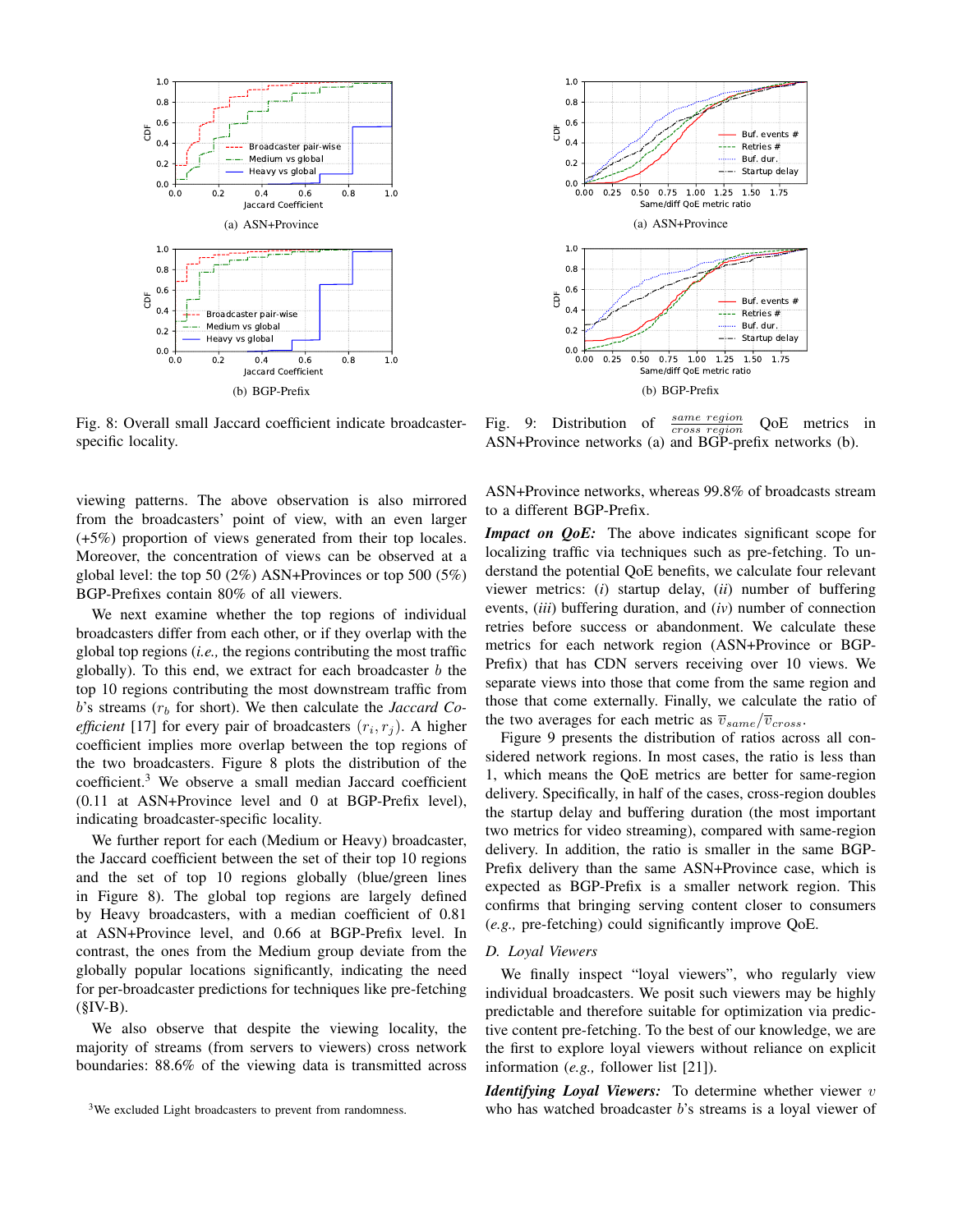

Fig. 10: The position of a broadcast where loyal/normal viewers arrive/depart.

b, for each pair of  $(v, b)$  we extract 2 features:  $(i)$  the ratio of view counts to broadcast number; and (*ii*) the ratio of the total viewing time to the total live broadcasts' duration. To extract broadcaster and loyal viewer relationships, we perform clustering for pairs of  $(v, b)$  on the above 2 features using Kmeans. We experiment with  $K$  from 2 to 10, and set  $K$  to 3, due to the relatively small DBI.

TABLE II: Clustering results to find loyal viewers (the statistics are shown in median).

| Label                    | ዱ  | Ratio of $#$ | Ratio of dur. |
|--------------------------|----|--------------|---------------|
| Normal viewers           | 85 | $6.25\%$     | 0.01%         |
| Borderline loyal viewers | 13 | 18.18%       | 0.94%         |
| Core loyal viewers       |    | 27.78%       | $12.41\%$     |

The clustering results are shown in Table II. The viewer/broadcaster pairs can be divided into 3 main subpopulations, with the least loyal group (normal viewers) accounting for the largest proportion (85%). In contrast, the level of loyalty within the other 2 groups (borderline/core loyal viewers) is stronger. For the core group, the viewers watch more than a quarter of a broadcaster's streams, and the viewing duration is higher than the other groups. We will refer to the two groups of viewers, except normal viewers, as loyal viewers hereafter.

*Characterizing Loyal Viewers:* We next inspect loyal viewers' characteristics across the entire dataset. In a live broadcast, on average, loyal viewers account for only 12% of the total viewers. Yet they generate the most of the downloading: the median percentage of download volume contributed by loyal viewers per stream is 18% and 55% for Medium and Heavy broadcasters, respectively. In total, 59% of video data is downloaded by loyal viewers, which suggests that optimizing for this small fraction of loyal viewers would be disproportionately beneficial.

Another interesting observation is that, compared with normal viewers, loyal viewers' viewing is more proactive in terms of their arrivals and departures. To quantify this, we inspect the position where loyal/normal viewers arrive/depart, and plot the results in Figure 10. Loyal viewers start watching earlier than normal users (median position 0.32 *vs.* 0.44), and leave later (median position 0.56 *vs.* 0.50). Furthermore, the viewing sessions of loyal viewers are significantly longer than that of normal ones (432s *vs.* 11s, on average). The above confirms that, unlike normal viewers who tend to frequently switch broadcasts (§III-A), loyal viewers consume persistently. As such, we posit that loyal viewers are potentially good candidates for stable peers in peer-assisted delivery [19].

## *E. Takehome Messages*

*Redundant Uploads:* A significant fraction of video content is uploaded but never consumed, resulting in 33.3% of total upstream traffic being wasted. About 30% of live broadcasts go entirely unwatched, but this only makes up the *minority* of the wastage. The dominant contributors are partially unwatched broadcasts (*i.e.,* waiting time and clear-out). Thus, suppressing redundant uploads of unwatched content could mitigate the traffic load (§IV-A). In particular, the clear-outs that happen in the late stage of individual streams are a good indicator of starting suppression.

*Predictable Locality Traits:* Broadcasts show strong localized viewing attraction. Over half of broadcasts receive  $>50\%$  (resp. 30%) of their viewership from their top 3 ASN+Provinces (resp. BGP-Prefixes). Notably, the top regions vary significantly among (medium active) broadcasters. In addition, transferring content from the CDN servers to the viewers across the network boundaries, doubles the startup delay and buffering duration in 50% of cases. Techniques such as end server pre-fetching to localize the delivery would therefore have a great potential to improve viewers' QoE  $(SIV-B)$ .

*Loyal Viewers' Contributions:* Some popular broadcasters are viewed regularly by loyal viewers. Although the number of loyal viewers is small, they consume the majority of download volume (59%). Further, loyal viewers come to the broadcast channel earlier and also leave later than others. This makes loyal viewers easy to predict for pre-fetching (§IV-B).

## IV. SYSTEM OPTIMIZATIONS

# *A. Adaptive Uploading*

*Design:* We have found that uploads with no viewers during the clear-out periods cause 23% of broadcast traffic to be wasted. Meanwhile, we find that most clear-outs (*i.e.,* those happening in the late stage of streams) are a sign that broadcasts have lost attraction to viewers (§III-B). To alleviate this resource wastage, we propose an upload bit rate control scheme based on the *attractiveness level* of broadcasts. Specifically, every time a clear-out occurs, we use a trained model to predict the "attractiveness" of the broadcast in the future. Thus, we treat this as a classification task. If the broadcast is predicted to be "unattractive", then it will upload at a low bit rate (*e.g.,* 144p) until a viewer arrives, at which time the bit rate will switch to normal. We consider a broadcast as unattractive if its *unpopular fraction*, f (defined in §III-B) equals 1. Put simply, an unattractive live broadcast will *not* have more than one viewer simultaneously until the next clearout occurs.

We choose a decision tree [20] as our classification model due to its efficiency and interpretability. Moreover, the whitebox nature of decision trees will help system operators to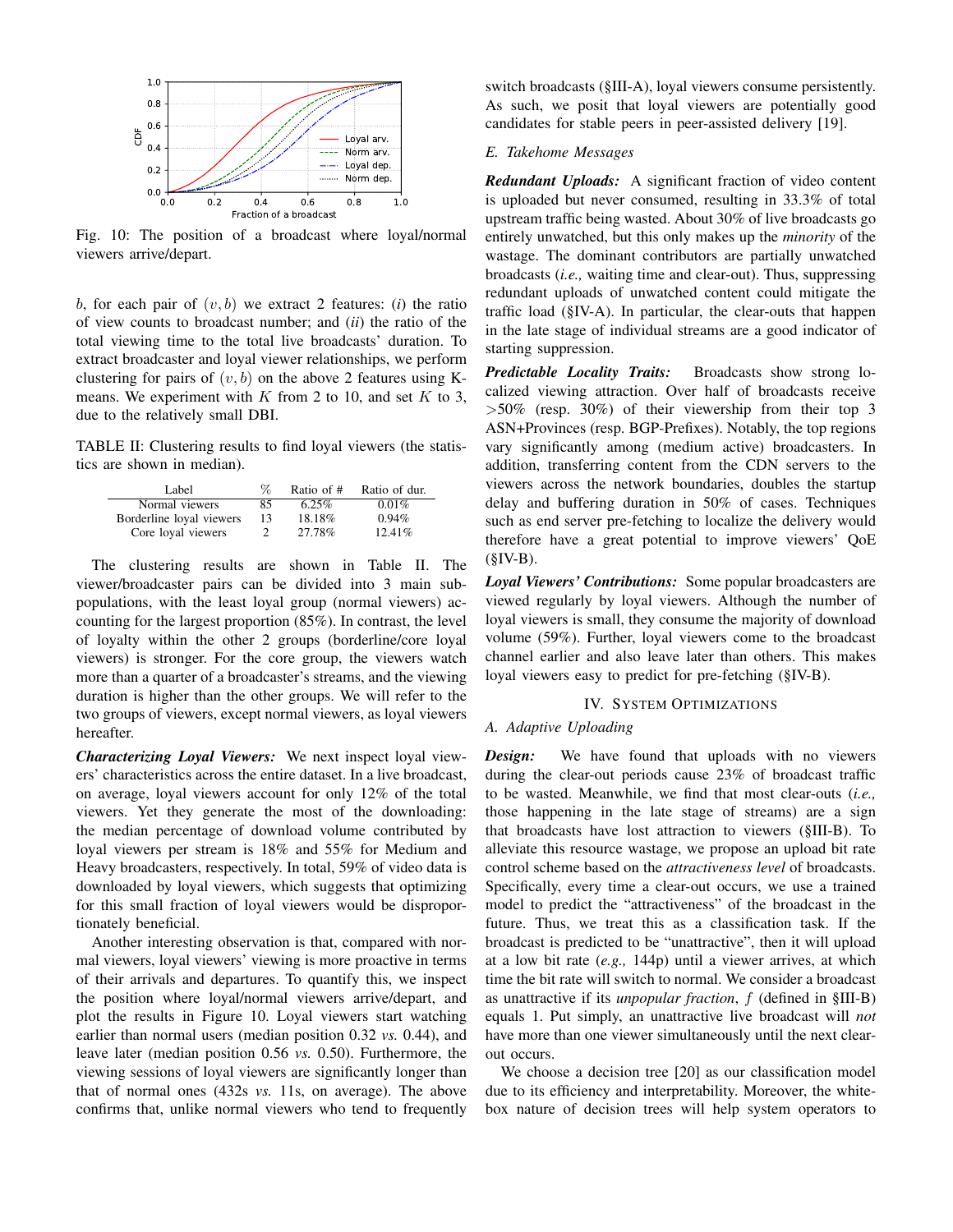

Fig. 11: The decision tree trained for clear-out classification.  $len_b$  is the length of the broadcast so far;  $n_{clear}$  means the number of clear-outs that have occurred in the broadcast;  $max<sub>f</sub>$  is the maximum f of the broadcast so far.

adjust the system [23]. For classification, we select 3 features that are easy to measure and understand: (*i*) the length of the broadcast so far  $(len_b); (ii)$  the number of clear-outs that have occurred in the broadcast  $(n_{clear})$  *(iii)* the maximum f of the broadcast so far  $(max_f)$ . We then train a model to predict for each clear-out whether the corresponding unpopular fraction f equals 1.

*Results:* We use 60% of the clear-out statistics for training and the rest for testing. After training, the depth of the unpruned decision is 245. We further exploit Cost Complexity Pruning (CCP) [20] to prune the decision tree.

The resulting tree structure is presented in Figure 11. It achieves 85% precision, 96% recall and the F1 score is 0.9. The length of the broadcast so far  $(len_b)$  has the biggest impact on the results. This confirms our previous observation that later clear-outs in a stream are a sign of losing attraction (§III-B).

After we replay the viewing records from our dataset on the simulation system using the above tree model, we save as high as 63% of the data volume during the clear-out period. This accounts for 14.5% of the total uploading traffic.

*Potential Impact on Viewing Duration:* A risk of the adaptive uploading scheme is the arrival of viewers will result in them initially experiencing poorer QoE due to the low bit rate. To understand the impact of this on viewing duration (as a proxy of viewer engagement), we adopt a *Quasi-Experiment Design* (QED) [29]. This is a popular technique in social science and has been previously used to study QoE [9].

In QED, we control several variables and study the causeeffect relationships between the broadcast's *initial* bit rate and the viewing duration within our dataset. To do this, we compare two randomly selected broadcasts  $(u, v)$  with the same values of the controlled variables. Specifically, we control for the broadcaster's device type (iOS/Android) and the streamer's network type (4G/WiFi). We then assign broadcasts into bins, such that all broadcasts in a bin have the same values for the control factors.

To provide causal evidence for the initial bit rate's potential impact on viewing duration, we define *outcome* [16] for each  $(u, v)$  pair as follows. *outcome* $(u, v) = +1$  if the broadcast with the higher initial bit rate gains the longer view duration, compared with the other one;  $outcome(u, v) = -1$ , otherwise. Then, we compute *Net Outcome* for each bin as follows:

$$
Net\ Outcome = \frac{\sum_{(u,v)\in bin}\ outcome(u,v)}{|bin|}\tag{1}
$$

where *bin* is the set of pairs in the examined bin. Note, a positive value for Net Outcome provides positive (supporting) evidence for the causality, while a negative value provides negative evidence; a value close to 0 implies less or no causality. Overall, the Net Outcome is 0.06, which shows that a higher initial bit rate results in a longer viewing session, but the impact is very limited.

To measure the significance of the above QED result, we further perform hypothesis testing, in which the null hypothesis,  $H_0$  states that the high initial bit rate has *no* impact on view duration. Then, we use the sign test results for pairs  $(outcome(u, v))$  to derive a bound on the *p*-value by computing the two-sided tail of the binomial distribution with *n* trials and probability  $1/2$ , where *n* is the number of pairs. Our result shows a low p-value:  $1.17 \times 10^{-14}$ , which is much smaller than the required significance level of 0.001, indicating a rejection of  $H_0$ . Thus, our QED analysis is statistically significant. This indicates that introducing short periods of low-resolution video will not have a major impact on viewer retention. Note that only the first few seconds of the first viewer will be impacted by the low initial bit rate, which will be soon repaired by techniques like ABR. Indeed, a conservative initial bit rate is common in modern video systems (*e.g.,* Netflix) for preventing high startup delay [31].

## *B. Edge Server Pre-Fetching*

High video startup delays negatively impact viewer QoE [16], [13]. In §III-C we observed geographically localized viewing patterns, indicating that there is scope to reduce startup delays by placing content in consumers' locales. Hence, we next propose a pre-fetching scheme to preemptively retrieve content predicted to be viewed in a given locale.

*Overview:* We assume that viewers in each region (ASN+Province or BGP-Prefix) share a local cache server. For the purposes of our experiments, We experiment with two setups: placing edge servers in (*i*) the top 50 (1%) ASN+Provinces, or (*ii*) top 500 (5%) BGP-Prefixes. We term locales equipped with a cache as *server locations*. If a locale is selected for pre-fetching a particular broadcast, its video segments will be continuously pushed to the selected cache server(s) as a stream of Group of Pictures (GoP), according to the pre-fetching strategy that is described below. Here, a GoP is set to 120 frames [37].

There are three key challenges in the above pre-fetching scheme design: (*i*) *what* to pre-fetch, (*ii*) *where* to pre-fetch, and (*iii*) *when* to pre-fetch. We discuss each of these below.

*What To Pre-Fetch:* We strive to pre-fetch the most popular content. Here, we rely on the historical popularity of broadcasters, as this is a good predictor of future popularity. Hence, we pre-fetch *all* broadcasts of Medium/Heavy broadcasters as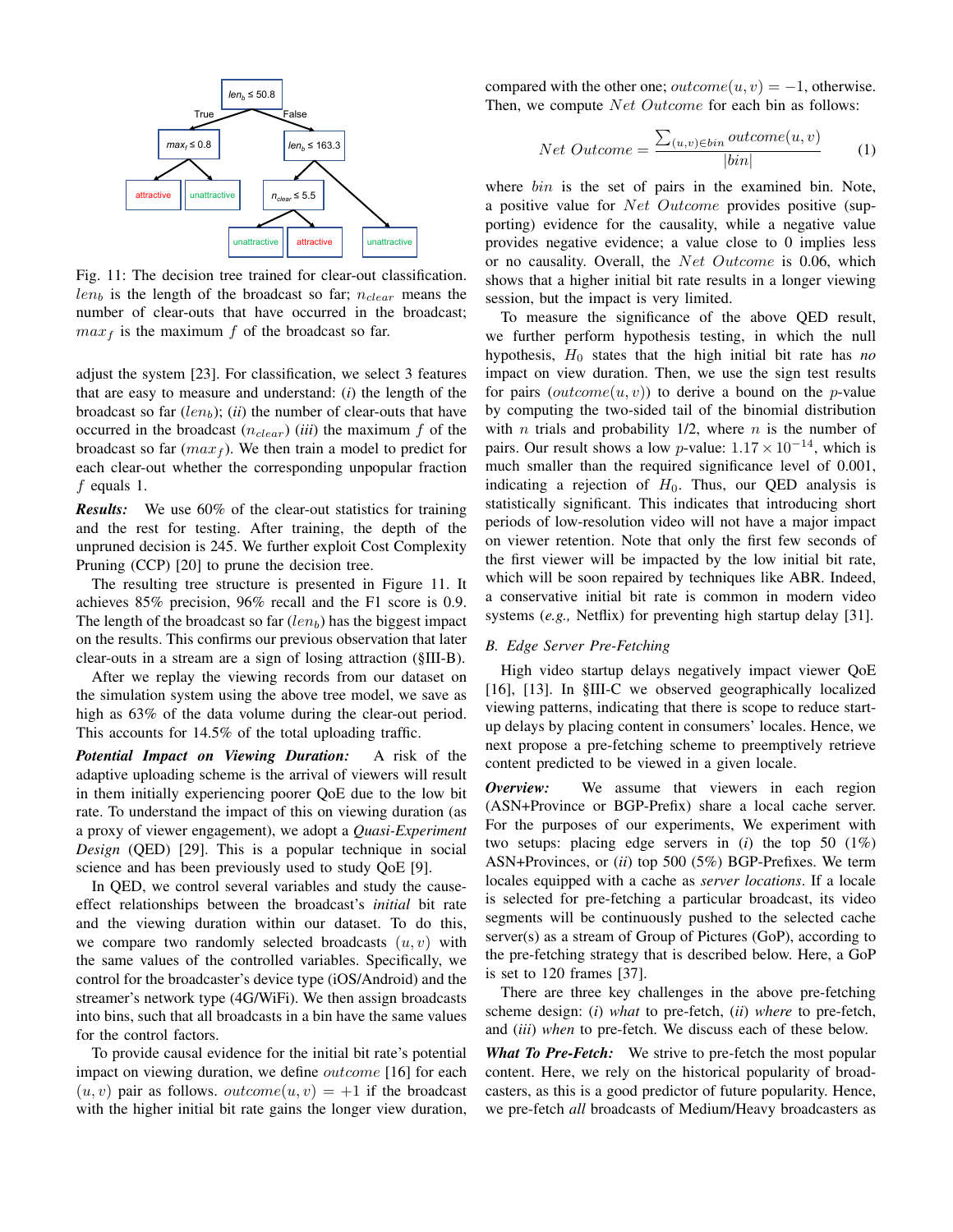

Fig. 12: The DNN model for arrival time prediction.

they consistently accumulate large audiences (see Table I). Specifically, Medium/Heavy broadcasters, who only make up 10% of uploader popularity, disproportionately produce 90% of the total viewership.

*Where To Pre-Fetch:* We propose an edge server selection strategy as follows. For each broadcaster, we select the top  $k$ regions from edge server locations where viewers generate the most historical views on their broadcasts. The broadcaster's stream will then be forwarded directly to these  $k$  server locations. Clients wishing to consume a stream then send all their requests via their local cache server. If a local copy exists, it is immediately returned; otherwise, the request is forwarded to the backend (and then cached for subsequent requests). In all cases, only the *latest* GoP is cached, as older ones are not useful for live streaming. For comparison, we use a baseline strategy where contents will be pre-fetched to the global top  $k$  regions.

*When To Pre-Fetch:* We next investigate how to determine the proper time to pre-fetch. This is important, since prefetching too early (*i.e.,* long before viewers' arrival) will bring no positive influences and only waste bandwidth resources, since no one is watching the uploaded content. Our objective is to ensure the predicted arrival time,  $Arv_{pred}$ , is close to the actual arrival time,  $Arv_{actual}$ , reserving sufficient time for the content to be relayed from the source server to the edge before viewers' arrival. Formally,  $Arv_{pred}$  and  $Arv_{actual}$ should satisfy the following restrictions:

$$
Arv_{actual} - Arv_{pred} - t_{relay} \ge 0
$$
 (2)

$$
Arv_{actual} - Arv_{pred} - t_{relay} \le \epsilon \tag{3}
$$

where  $\epsilon$  is a very small number, and  $t_{relay}$  is the time consumption of relay transmission. For  $t_{relay}$ , we use 200ms – the median relay delay in our dataset.

To predict the viewer arrival time, we propose a deep neural network based regression model, whose architecture is presented in Figure 12. For each broadcast we try to predict, we gather 70 features in 5 categories from its broadcaster's past 5-day of activity. Due to the page limit, we only brief each category with its representative features: (*i*) *Broadcaster-specific*: Number of broadcasts, broadcaster type (*i.e.,* Light, Medium or Heavy); the number of active days; (*ii*) *Viewing-specific*: median views per broadcast; (*iii*) *Arrival*



Fig. 13: CDF of  $error = Arv_{actual} - Arv_{pred}$  for each broadcaster type. The  $x$ -axis is in second.

*time-specific*: median arrival time per broadcast (*iv*) *Loyal viewer-specific*: number of unique viewers, number of loyal viewers; (*v*) *Broadcast-specific*: the broadcast generation time of the day, the time elapsed from the last broadcast to the beginning of the predicted one.

We standardize the feature vectors by using the Robust Scaler [7], which removes the median and scales the data according to the quartile range to avoid the influence of outliers. After preprocessing, the NN first encodes 6 groups of closely related features into 6 new features by 6 1-Dimensional Convolutional Neural Networks (1D-CNNs). Then, the new features and the remaining features are input to a fully connected network with 3 hidden layers. Noticeably, in order to meet restrictions 2 and 3, we design the following asymmetric loss function to penalize the overestimation of arrival time, while ensuring that the difference is no less than  $t_{relay}$ :

$$
loss = diff^2 \times (sign(diff) + \alpha)^2 \tag{4}
$$

$$
diff = Arv_{pred} + t_{relay} - Arv_{actual}
$$
 (5)

where  $sign(.)$  is sign function, which returns -1 if the input is negative, 1 otherwise.  $\alpha \in (0,1]$  is used to penalize the overestimation, and we use  $\alpha = 0.95$ .

We use 5-fold validation to evaluate the model, and plot the resulting distribution of prediction  $error = Arv_{actual}$  –  $Arv_{pred}$  in Figure 13. As shown in the CDFs, the Heavy broadcasts are most predictable, with a median error of 4 seconds, while the value for Medium ones (resp. Light) is 27s (resp. 73s). We underline that the seemingly high prediction error is unsurprising, since such *pre-publication prediction* is proved to be very difficult [22], [24], due to the uncertainty of viewers' interests and little to no information is available when the broadcast just initiates. Besides, our intention to avoid overestimate also distorts the model to some degree.

More importantly, our focus is not on a very high prediction accuracy here, but to use the result as a pre-fetching timing reference. With that said, as long as the predicted value is less than the actual value (satisfying restrictions 2 and 3), less wasteful uploads will occur, thus resulting in resource saving, without an impact on viewers. In this respect, our model can meet the restriction conditions in over 99% of all the cases. Finally, due to the help of our system, each broadcast can save 10 seconds of uploading content, on average.

*Results:* Putting the above designs together, we evaluate the efficacy of the pre-fetching scheme. We use the first 5 days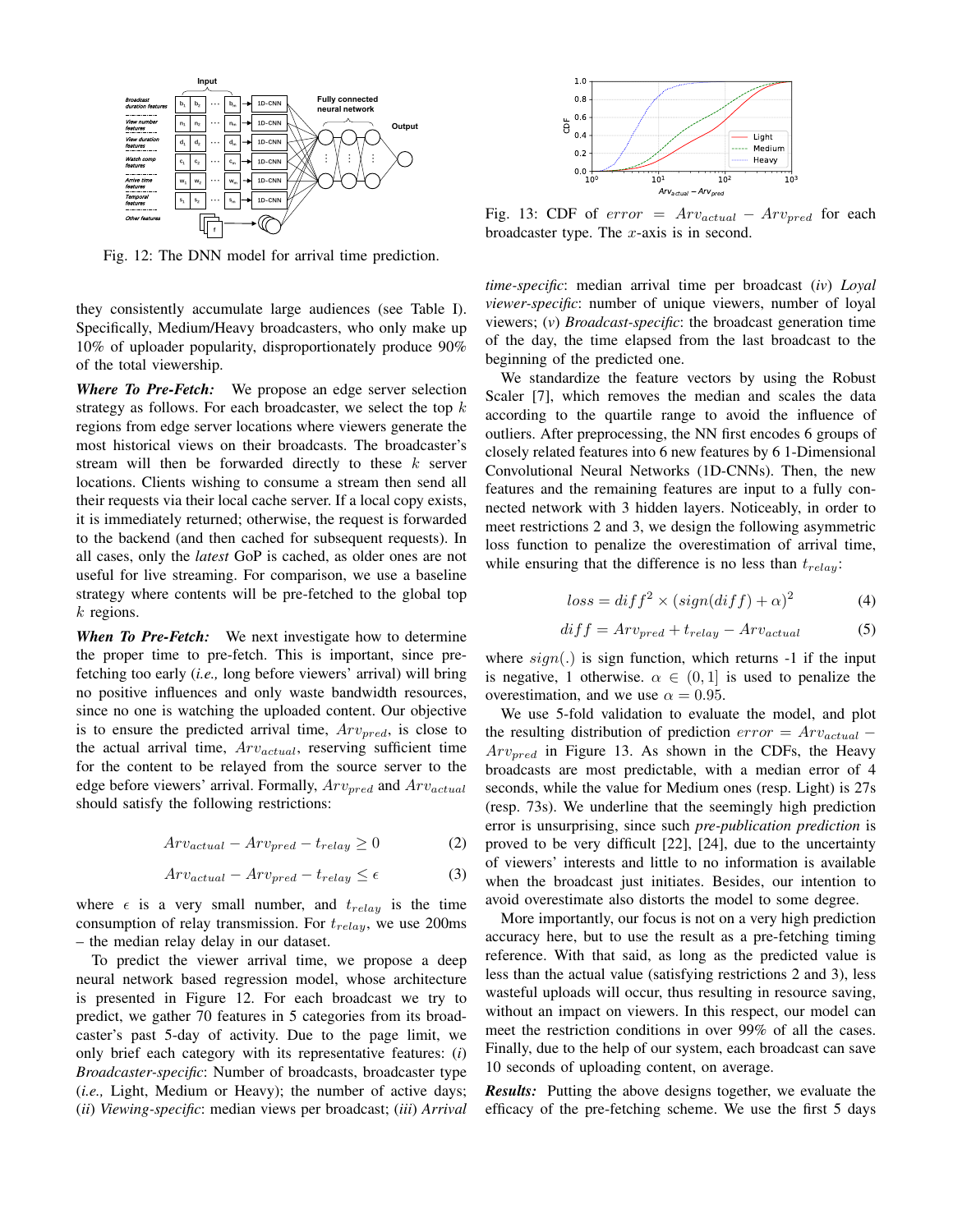

Fig. 14: View coverage of pre-fetch strategies, when pre-fetch at different number of locations.

of viewing records as the training set (to compute the top regions), and the remaining 5 days to test.

We define the metric *view coverage* as the ratio of views localized by pre-fetching, over the number of views for individual broadcasts. The closer the view coverage is to 1, the better the efficacy of pre-fetching. Figure 14 presents the results of the average view coverage for all broadcasts across each top region. We see that, to cover half of the views (*i.e.*, view coverage $\geq$ 0.5), we need to pre-fetch GoPs at only 1 ASN+Province or 4 BGP-Prefixes per broadcast. This is driven by the highly localized viewing requests (§III-C). While fewer cache servers are needed to achieve the coverage in the ASN+Province configuration, the servers are likely to be further from the viewers than the BGP-Prefix. Note a larger k naturally leads to better results because more replicas are pre-fetched across regions. But, increasing  $k>5$  only results in marginal improvements. Last but not least, the broadcasterspecific server selection strategy clearly outperforms the baseline (pre-fetched contents always go to global top locations), thanks to the broadcaster-specific viewing attraction (§III-C).

We finally empirically evaluate the startup delay improvement attained by pre-fetching. Here, the content will be prefetched to the broadcasters' top 5 ASN+Provinces. To model the same-region and cross-region startup delay, we extract (from the dataset) the mean startup delay values for viewers requesting servers of the same-region and different-regions. For each network region that is selected for pre-fetching,  $G_i$ , we measure the improvement of startup delay as the *Startup Speedup Ratio:*  $R_i = 1 - \frac{delay_i^s}{delay_i^c}$ , where  $delay_i^s$  is the average startup delay over the views with *both* viewers and servers being located in  $G_i$ ; and  $delay_i^c$  is the average startup delay over the views with viewers being located in  $G_i$  *but* servers in different regions other than  $G_i$ . We find that the startup delay of 92% of the cross ASN+Province views can be improved via pre-fetching. The median  $R$  over all network regions is as high as 29.5%.

## V. RELATED WORK

*MLS User Behavior Inspection:* The behavioral patterns of MLS and general live streaming systems have been examined in several works. Raman *et al.* [28] explored the video characteristics, and the social engagement of Facebook Live, and highlighted many unwatched broadcasts. Ma *et al.* [21] investigated Inke Live, and identified differences between MLS and conventional live services. Periscope and Meerkat

were examined in [34], [32], [30] from the perspectives of latency and usage patterns. There have been several studies of the Twitch live streaming system [12], [11], [38].

Our measurements differ from the above studies in two major ways: (*i*) We explore unwatched broadcasts in depth for the first time, and find that the greatest source of waste is partially unwatched streams. (*ii*) We identify localized viewing at the BGP-Prefix level, which underpins our subsequent edge server pre-fetching.

*MLS System Optimizations:* While we focus on live broadcast uploading, resource wastage in the on-demand video has been examined in [39]. The authors proposed an poststreaming wastage analysis algorithm to achieve the best tradeoff between QoE and resource-saving. The Pre-fetching technique is investigated in [26], where Parate *et al.* designed an app prediction system, predicting which app will be used next and ensuring the freshness of the content. In addition, Li *et al.* [18] enhanced video quality by localizing video delivery through caching. Besides, various video optimizations have been proposed. Ghabashneh *et al.* [14] conducted a measurement study on how the CDN cache will interplay with the viewing experience. Based on their observations, they proposed an ABR algorithm incorporated with CDN awareness. Wang *et al.* [36] proposed a reinforcement learning based scheme deployed at the edge CDN server, to dynamically select a suitable initial video segment for new live viewers, to optimize viewing QoE. Zhang *et al.* [40] presented a super resolution based adaptive video streaming framework, which allows clients to download low bitrate video segments, reconstruct and enhance them to high-quality video segments.

In contrast to these prior studies, we focus more on optimizing the uploading-side. We propose novel methods to adjust unwatched segments' bitrate to reduce uploading wastage and present a pre-fetching scheme to reduce startup delay.

#### VI. CONCLUSION

This paper has used a large-scale dataset to carry out a detailed analysis of MLS user behavior. The main findings include redundant uploading, highly localized view locality, and persistent contribution of loyal viewers. Based on these insights, we propose a decision tree based system to adaptively control the bit rate of the uploaded content that goes unwatched. We also devise a pre-fetching system including a pre-fetching locations prediction module and a DNN-based pre-fetching timing prediction module. We have shown their efficacy in offloading server load, and improving QoE as well. We are working with the team of the examined MLS to incorporate these optimizations into their system. As part of our future work, we intend to evaluate them in the wild.

### ACKNOWLEDGMENT

This work was partially supported by Beijing Natural Science Foundation (JQ20024), Natural Science Foundation of China (U20A20180, 62072437), and CAS-Austria Joint Project (171111KYSB20200001). Corresponding Author: Zhenyu Li.